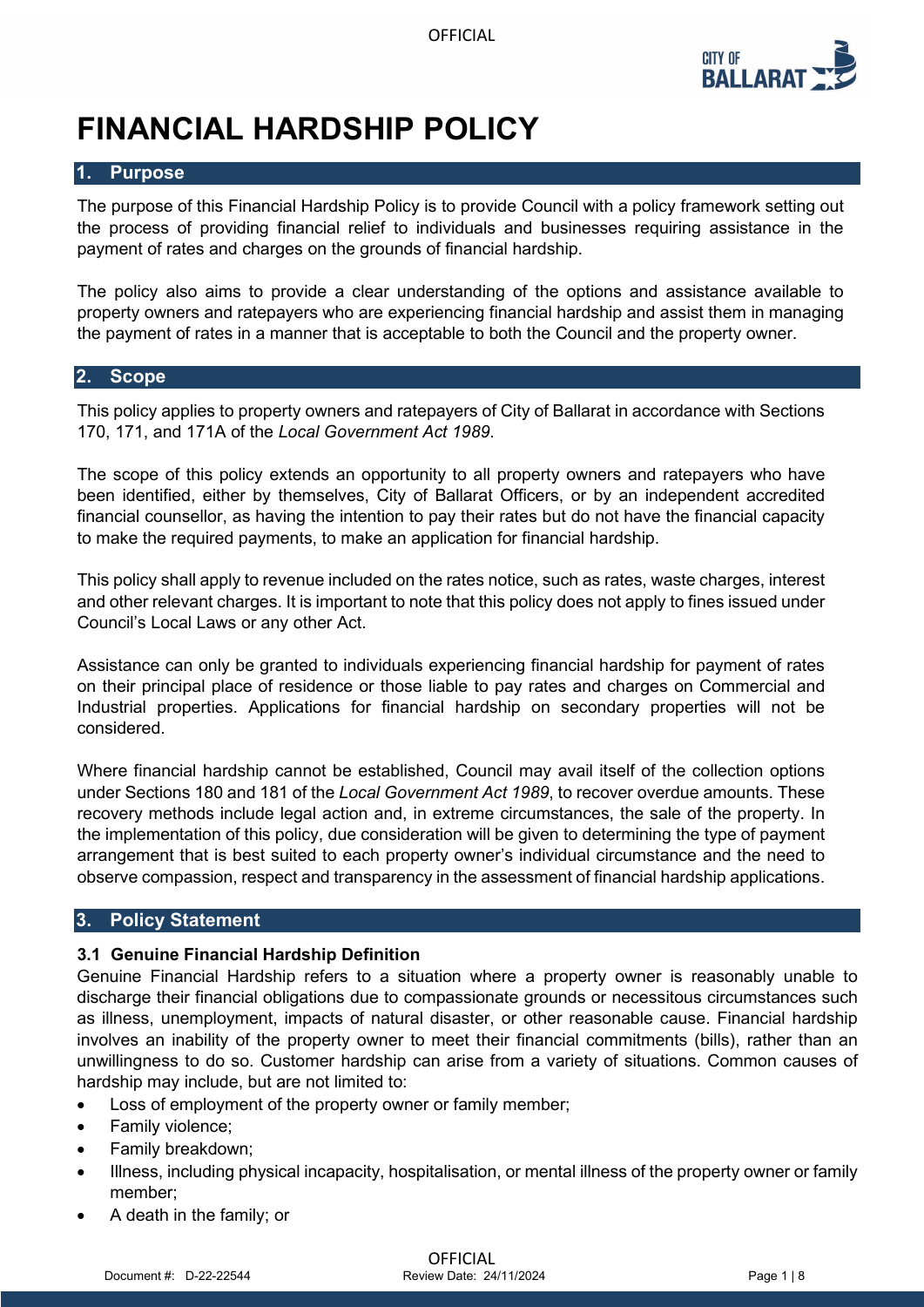

Other factors resulting in unforeseen change in the property owner's capacity to meet their payment obligations, whether through a reduction in income or through an increase in non-discretionary expenditure.

# **3.2 Application for Financial Hardship**

In the event of an instance where a financial hardship submission is to be made, a customer must submit an application requesting financial assistance from Council. A financial hardship application can be made following:

- External assessment by, for example, an independent accredited financial counsellor (preferred).
- Assessment by Council Officers.
- Self-assessment by the customer.

Financial Hardship Applications must be applied for by the ratepayer or property owner. Assessment of whether financial hardship is genuine will be objectively based on the information provided by the customer, who is required to submit a completed Application for Financial Hardship Form for their eligibility to be assessed. The customer must provide complete details of the circumstances preventing them from meeting their financial obligation to Council. This form is available at the Customer Service Centres or Council's website. In exceptional circumstances an application can be made without an application form or supporting documentation based on assessment by Officers in consultation with the ratepayer.

An initial assessment will be performed by Council Officers to determine the customer's eligibility to financial hardship relief under this policy as well as the level of assistance that may be required. Council may, at its discretion, seek relevant supporting information to be provided in the assessment of any application. This may include, but is not limited to:

- company records
- bank statements
- financial records or assessments
- employment documentation
- Centrelink and/or taxation information.
- a statutory declaration from a person familiar with the property owner's circumstances (family doctor, bank officer etc).
- Financial Counselling report (e.g. certified Statement of Financial Position from a qualified accountant or financial counsellor)

Pursuant to Sections 170, 171 and 171A of the *Local Government Act 1989*, customers may apply for the following:

- Deferral of rates and charges;
- Waiver of interest and legal charges invoiced to date; or
- Waiver of rates and charges.

Council will advise the applicant of its decision in writing within 21 days of receiving the application and all supporting information.

Subject to the findings of the initial assessment, Council Officers can:

- recommend referral to a financial counsellor for a full assessment and report; and/or recommend other internal and/or external professional support services that would be of assistance to the debtor's circumstances (see 3.3 below for more information);
- establish a repayment arrangement that is mutually acceptable (see 3.4 below for more information);
- recommend a deferral of the payment of the rates and/or charges (see 3.5 below for more information);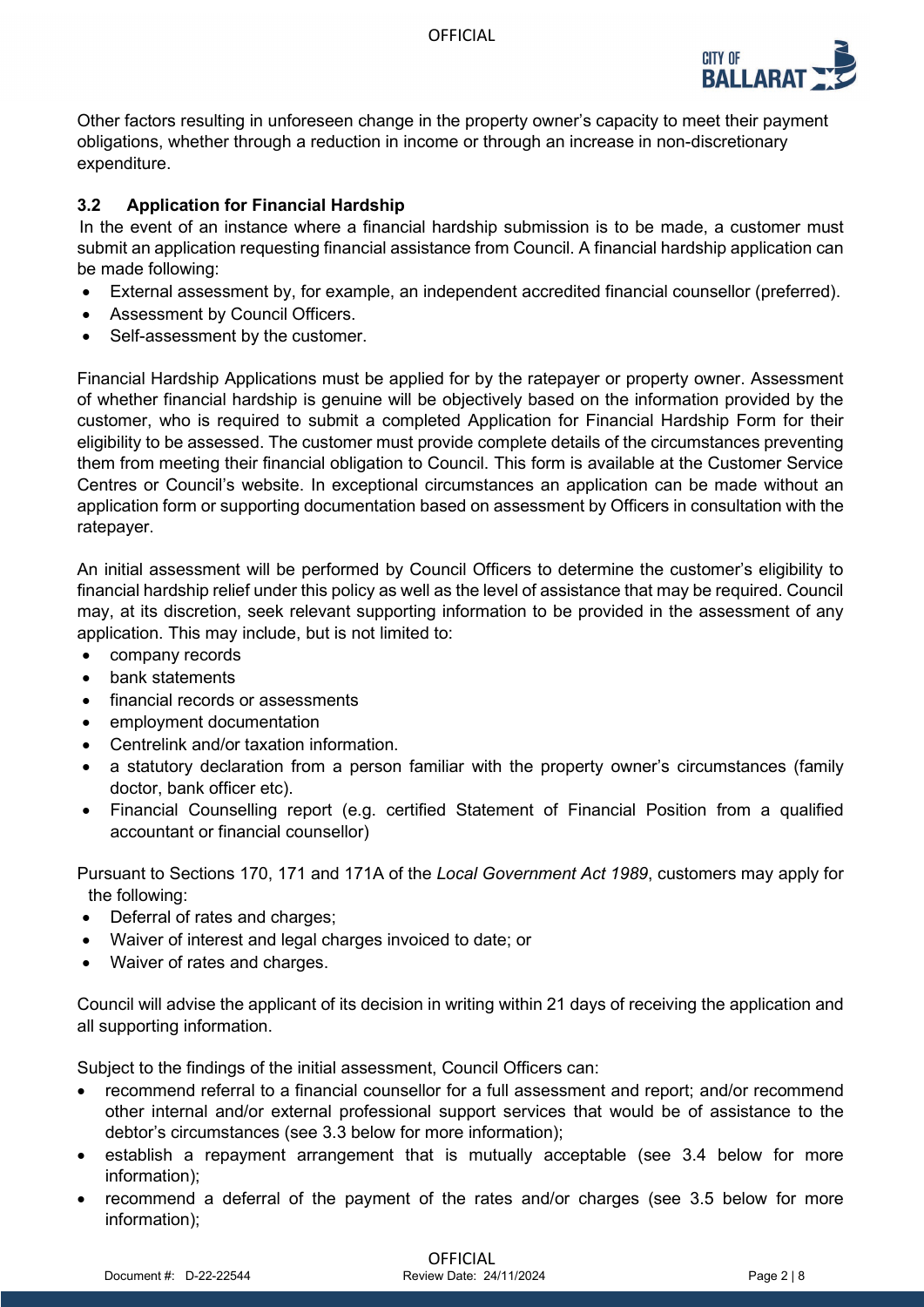

• recommend assistance in the form of a waiver of the rates and/or charges, and/or interest charges (see 3.6 below for more information);

## **3.3 Financial Counselling**

Council may recommend support services from the Financial & Consumer Rights Council of Victoria (FCRC) National Debt Helpline or other providers. The FCRC can help affected persons find a financial counsellor. The National Debt Helpline is a not-for-profit service that helps people in Australia tackle their debt problems. This is a Government service providing free, confidential counselling for people experiencing financial difficulty.

A number of local financial counsellors provide a free service, if there is a cost it may be borne by Council if it is agreed in advance.

#### **3.4 Payment arrangements**

Council may allow for payment arrangements where they consider that paying rates and charges on the prescribed dates on the 'Valuation and Rates Notice' would create financial hardship for the applicant in the short to medium term (one to two years). Payment arrangements are made available to all ratepayers and property owners who satisfy the financial hardship eligibility conditions under this policy and will be granted based on the following conditions:

- Payment arrangements are calculated to include any arrears and make an estimate for future rates and charges that occur through the duration of the arrangement.
- That the property owner and/or ratepayer and Council agree upon a mutually acceptable amount to be paid at regular intervals that suit the requirements of the ratepayer (ie weekly, fortnightly or monthly);
- The arrangement ceases and the rates and charges are immediately payable if the ratepayer ceases to own or occupy the property on which the rates are imposed;
- The arrangement will be reviewed bi-annually for compliance and suitability;

Where a property owner or ratepayer enters into a mutually acceptable payment arrangement with Council, and maintains that arrangement, Council will waive any interest and previous legal charges charged at the bi-annual review.

#### *Refer to Appendix A – Financial Hardship Policy Procedures*.

#### **3.5 Deferment of Rates and Charges**

Under Section 170 of the *Local Government Act 1989*, Council may allow partial or full deferral of rates where they consider that paying rates and charges would create financial hardship for the applicant. Deferral of rates and charges is made available to all property owners and ratepayers who satisfy the financial hardship eligibility criteria under this policy and will be granted based on the following conditions:

- The deferral ceases and the deferred rates and accrued interest rate are immediately payable if the property owners or ratepayer ceases to own or occupy the property on which the rates are imposed; and
- The deferral will be reviewed each year within one month of the issue of the annual 'Valuation and Rate Notice'; and
- An increase in the valuation of a property and a subsequent increase in rates cannot be considered grounds for a deferred payment of rates of their own accord.

#### **3.6 Waiver of Rates and Charges**

Under Section 171 of the *Local Government Act 1989*, property owners and ratepayers may apply for a full or partial waiver of rates and charges subject to Council confirmation of the following conditions:

• Waiver of rates and charges is only available to individuals experiencing financial hardship with regard to the rates on their primary or principal place of residence; and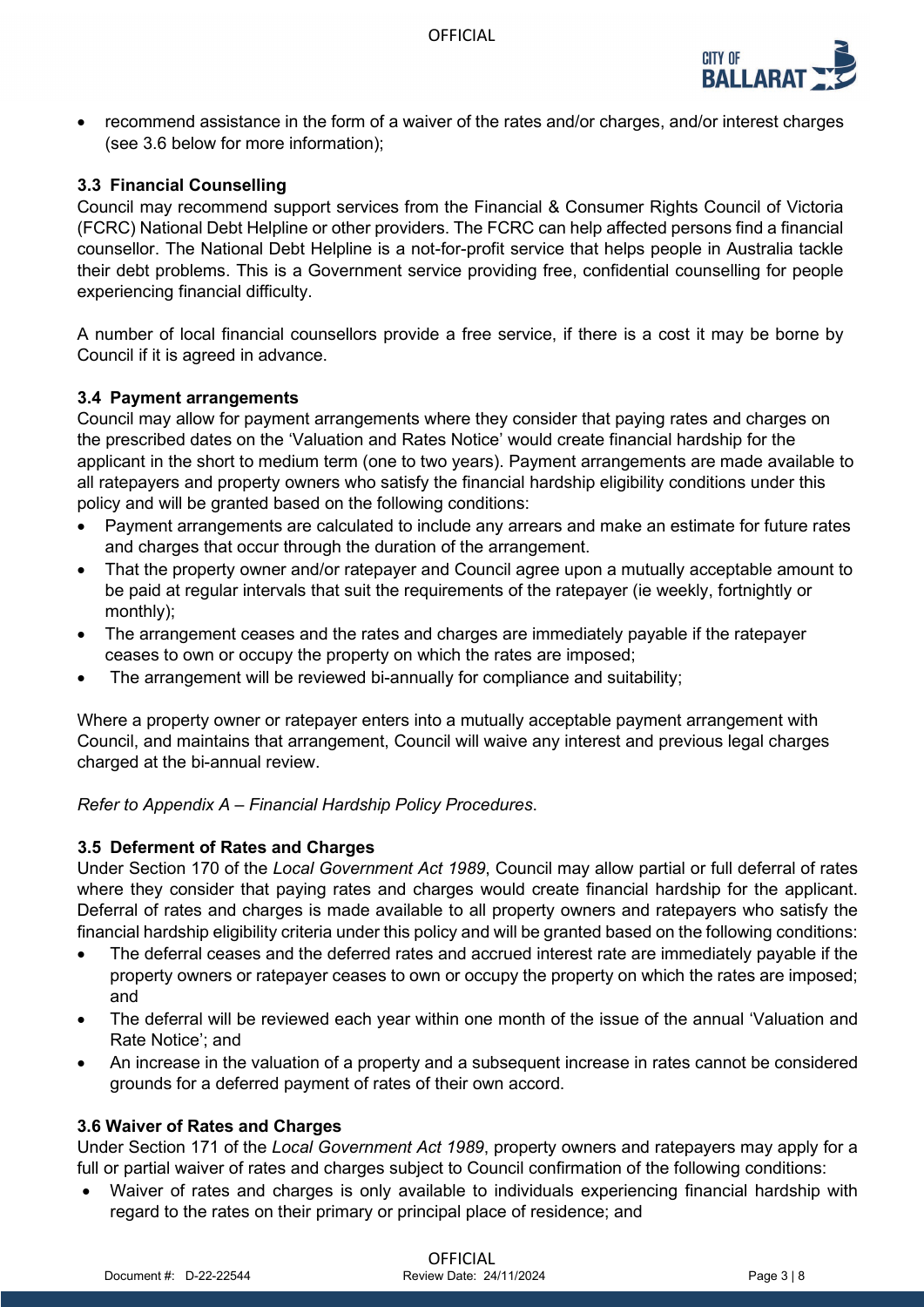

- The applicant can provide a financial plan to show intent to pay future rates and charges; and
- The applicant is able to substantiate they are experiencing financial hardship and able to provide verifiable information to prove hardship on a needs basis, e.g. certified Statement of Financial Position from a qualified accountant or financial counsellor; and
- Waivers (excluding interest) must be recommended by an independent financial counsellor and applicant is able to provide documented support for a waiver from the financial counsellor or a welfare agency or government agency.

Council Officers will consider an application for a waiver or partial waiver of rates and charges where genuine financial hardship can be demonstrated and if granted, the waiver will apply only for the rating year in which the application was made and the previous financial year.

Retrospective applications for a waiver of unpaid Rates and Charges greater than two years will be presented to Council for resolution. The application will be assessed by Council officers on the grounds of genuine financial hardship only and approved by Council resolution.

### **3.6.1 Waiver of Interest and Legal Charges**

Under Section 171A of the *Local Government Act 1989*, property owners and ratepayers may have interest charges and legal charges or part thereof, waived where they have demonstrated financial hardship, subject to compliance with the following conditions and approval by Council Officers: Waiver will be granted only to:

- Property owners and ratepayers whose property is the sole or principal place of residence and is used exclusively for residential purposes;
- Farm land which is the sole or principal place of residence of the applicant;
- Commercial/industrial land owned and operated by the applicant.

An application for a waiver of interest charges will be considered where genuine financial hardship can be demonstrated and if granted, the waiver will be reassessed by officers bi-annually.

The Revenue Coordinator will review applications in accordance with this policy and approve within financial delegations. The property owners and ratepayer will be advised in writing of the outcome of the application.

#### **3.7 Conflict of Interests**

All decisions, recommendations and approvals in this policy are subject to the conflict of interest provisions in the Staff Code of Conduct.

# **3.8 Appeal**

Where an applicant for financial hardship is dissatisfied with the outcome of their application, they may request a review of the decision by outlining the grounds for the review. The request for a review of the decision must be in writing and addressed to the Chief Executive Officer.

If the applicant is still aggrieved by the decision of the Chief Executive Officer they may refer the matter to the Victorian Ombudsman.

#### **3.9 Discontinuation of Hardship Financial Assistance**

Under Section 170(3) of the *Local Government Act 1989*, Councils can require repayments of deferred amounts if they consider that payment would no longer cause hardship, or if the land changes hands. Despite any payment agreement in place, outstanding rates and charges become immediately payable in the following circumstances:

1. In the case of a person, the property owner and/or ratepayer ceases to occupy the property applicable to the agreement.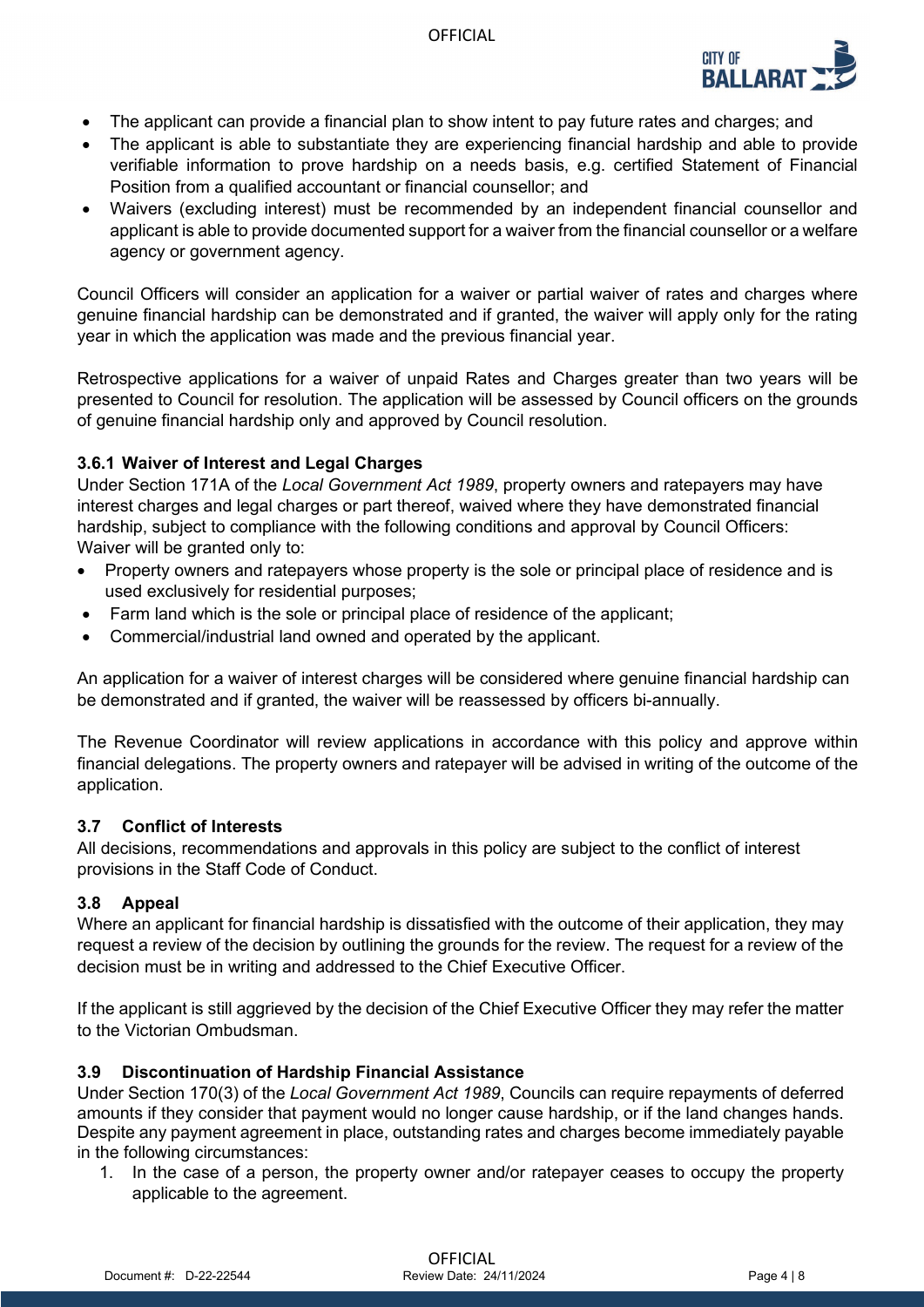

- 2. In the case of a business, the property owner and/or ratepayer enters into administration or liquidation.
- 3. The applicable property is sold or transferred to another person or entity.
- 4. There is a material alteration to the ratepayers circumstances and making the payment would no longer cause financial hardship to the person.

# **4. Supporting documents and references**

#### **4.1 Legislation**

- *Local Government Act 1989*
- *Local Government Act 2020*
- *Penalty Interest Act 1983*
- *Privacy and Data Protection Act 2014*

#### **4.2 Associated Documents**

- Application for Financial Hardship Form
- COVID-19 Hardship Policy

## **4.3 Definitions**

| <b>Council Officer</b>                      | means the Chief Executive Officer and staff of Council appointed by the<br><b>Chief Executive Officer.</b>                                                                                                                                                                                                                                                                                                                                                                                                                                                                |
|---------------------------------------------|---------------------------------------------------------------------------------------------------------------------------------------------------------------------------------------------------------------------------------------------------------------------------------------------------------------------------------------------------------------------------------------------------------------------------------------------------------------------------------------------------------------------------------------------------------------------------|
| <b>Property owner</b>                       | is the registered proprietor of rated property within the municipality, who<br>is legally responsible to pay rates under section 156 of the Local<br>Government Act 1989 (Vic).                                                                                                                                                                                                                                                                                                                                                                                           |
| Ratepayer                                   | is the occupier of any rateable property who is liable to pay rates. This<br>may be the property owner or a tenant who, under the lease agreement,<br>is liable to pay rates.                                                                                                                                                                                                                                                                                                                                                                                             |
|                                             | Applications for financial hardship applied for by the property owner<br>and/or ratepayer must be communicated with the property owner if they<br>are not the same party.                                                                                                                                                                                                                                                                                                                                                                                                 |
| <b>Genuine Financial</b><br><b>Hardship</b> | refers to a situation where a ratepayer or property owner is reasonably<br>unable to discharge their financial obligations due to compassionate<br>grounds or necessitous circumstances such as illness, unemployment,<br>impacts of natural disaster, or other reasonable cause. Financial<br>hardship involves an inability of the property owner to meet their financial<br>commitments (bills), rather than an unwillingness to do so. Customer<br>hardship can arise from a variety of situations. Common causes of<br>hardship may include, but are not limited to: |
|                                             | Loss of employment of the property owner or family member;<br>Family violence;<br>$\bullet$<br>Family breakdown;<br>$\bullet$<br>Illness, including physical incapacity, hospitalisation, or<br>$\bullet$<br>mental illness of the property owner or family member;<br>A death in the family; or<br>Other factors resulting in unforeseen change in the property<br>owner's capacity to meet their payment obligations, whether<br>through a reduction in income or through an increase in non-<br>discretionary expenditure.                                             |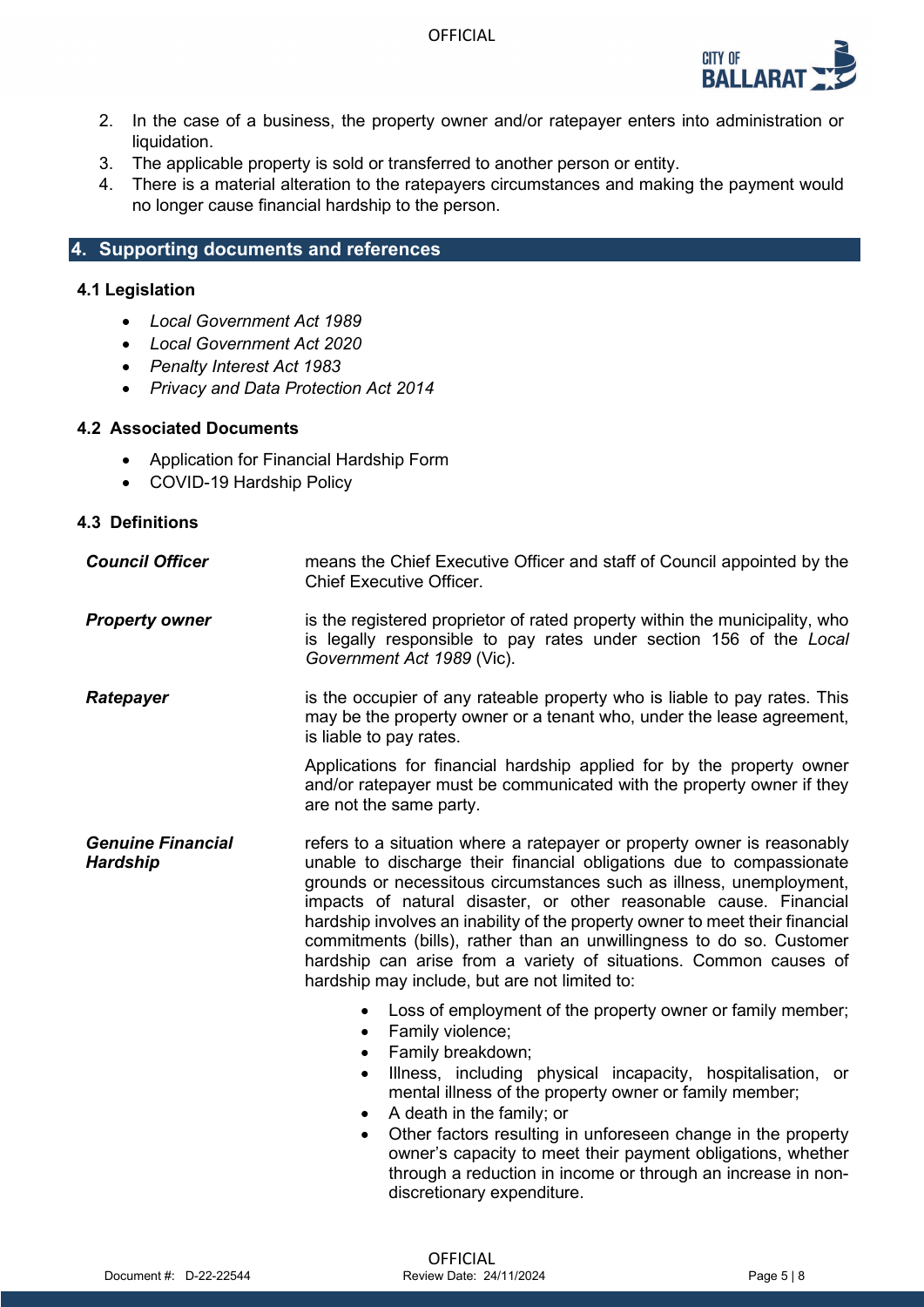

| <b>Compassionate grounds</b>               | Short-term circumstances of a compassionate nature that, if deferment<br>of payment is not granted, would lead to financial hardship.                                                                                                                                                                                                                                |
|--------------------------------------------|----------------------------------------------------------------------------------------------------------------------------------------------------------------------------------------------------------------------------------------------------------------------------------------------------------------------------------------------------------------------|
| <b>Conflict of Interest</b>                | A relevant person has a conflict of interest if the relevant person has:<br>a) A general conflict of interest within the meaning of Section 127 of<br>the Local Government Act 2020; or<br>b) A material conflict of interest within the meaning of Section 128 of<br>the Local Government Act 2020.                                                                 |
| <b>Exceptional</b><br><b>Circumstances</b> | Refers to a situation where an applicant is reasonably unable to acquire<br>the required documentation due to natural disaster or significant family<br>violence.                                                                                                                                                                                                    |
| <b>Deferment</b>                           | is a postponement of payment, in whole or in part, and can be for a<br>specified period and subject to any conditions determined by Council.<br>Deferred rates are a charge on the property and will continue to accrue<br>interest until the account is paid in full. A deferment of rates is for a<br>maximum of three years and cannot be applied more than once. |
| <b>Independent</b><br><b>Counsellor</b>    | <b>Financial</b> A consultant providing free financial counselling service to property<br>owner and/or ratepayers in financial difficulty and is independent of the<br>Council.                                                                                                                                                                                      |
| <b>Necessitous</b><br>circumstances        | Circumstances beyond the control of the property owner and/or ratepayer<br>that makes the payment of rates and charges impracticable on a short-<br>term basis only.                                                                                                                                                                                                 |
| <b>Primary residence</b>                   | The property, which is considered to be the main or principal place of<br>residence.                                                                                                                                                                                                                                                                                 |
| <b>Rates and Charges</b>                   | Any charge made under Part 8 of the Local Government Act 1989,<br>including but not limited to General Rates, Waste Charges, Fire Services<br>Property Levy,                                                                                                                                                                                                         |
| <b>Waiver</b>                              | is the relinguishment or removal of the liability to pay and may include<br>the whole or part of any interest or, where applicable, part of rates and<br>charges.                                                                                                                                                                                                    |

# **5. Policy owner**

Manager Revenue & Procurement Services

# **6. Authorisation**

Adopted by Ballarat City Council on 24 November 2021 (R262/21)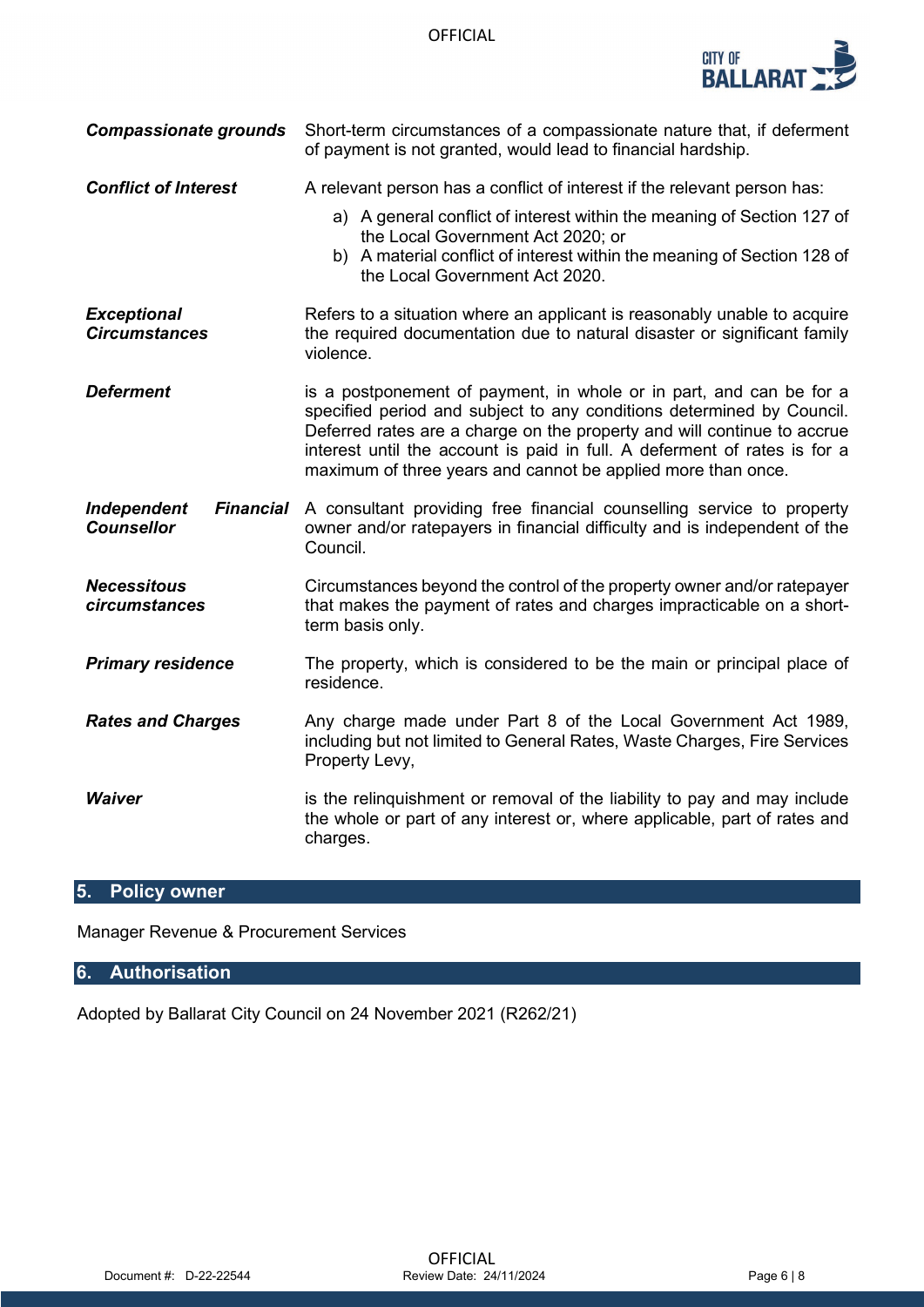

# **APPENDIX A – FINANCIAL HARDSHIP PROCEDURES**

 $\mathsf{r}$ 

| <b>Essentials</b><br><b>Read me first</b> | Council is committed to the timely recovery of rates and charges in order to ensure<br>adequate funding of the ongoing services and capital work projects it provides for<br>community benefit, and to fulfil its broader business management and corporate<br>governance responsibilities.<br>Council raises rates and charges against properties in accordance with the Local<br>Government Act 1989 and Local Government Act 2020 ("the Act"). City of Ballarat<br>recognises there are cases for genuine financial hardship that require respect and<br>compassion in particular circumstances.                                                                                                                                                                                                                                                                                                                                                                                                                                                                                                                                                                                                                                                                                                                                                                                              |
|-------------------------------------------|--------------------------------------------------------------------------------------------------------------------------------------------------------------------------------------------------------------------------------------------------------------------------------------------------------------------------------------------------------------------------------------------------------------------------------------------------------------------------------------------------------------------------------------------------------------------------------------------------------------------------------------------------------------------------------------------------------------------------------------------------------------------------------------------------------------------------------------------------------------------------------------------------------------------------------------------------------------------------------------------------------------------------------------------------------------------------------------------------------------------------------------------------------------------------------------------------------------------------------------------------------------------------------------------------------------------------------------------------------------------------------------------------|
| <b>Principles</b>                         | Financial hardship is a circumstance of experiencing a lack of financial means, which<br>may be either ongoing or temporary. This policy is to address financial hardship.<br>Types of hardship relief:<br>Flexible payment plan or arrangement based on the property owners and/or<br>ratepayers capacity to pay.<br>Short term deferral being less than 6 months in duration.<br>Long term to indefinite deferral, under which the debt accrues as a charge on the<br>$\bullet$<br>land and is recovered when the land is sold or transferred.<br>Rate waiver under the Local Government Act.<br>Interest waiver under the Local Government Act.<br>Through the life of this policy Council will hold off legal action on impacted property<br>owners and/or ratepayers with a genuine case of financial hardship.<br>Despite any payment agreement in place, outstanding rates and charges become<br>immediately payable in the following circumstances:<br>1. In the case of a person, the property owner and/or ratepayer ceases to occupy<br>the property applicable to the agreement.<br>2. In the case of a business, the property owner and/or ratepayer enters into<br>administration or liquidation.<br>3. The applicable property is sold or transferred to another person or entity.<br>4. There is a material alteration to the property owner and/or ratepayers<br>circumstances. |
| <b>Context</b>                            | The policy aligns with the City of Ballarat Revenue and Rating Plan 2021-2025.                                                                                                                                                                                                                                                                                                                                                                                                                                                                                                                                                                                                                                                                                                                                                                                                                                                                                                                                                                                                                                                                                                                                                                                                                                                                                                                   |
| <b>Purpose</b>                            | To provide direction to Council Officers when collecting and providing for debts owed<br>to Council and to ensure Council takes into consideration the financial hardship of<br>debtors due to a multitude of reasons.                                                                                                                                                                                                                                                                                                                                                                                                                                                                                                                                                                                                                                                                                                                                                                                                                                                                                                                                                                                                                                                                                                                                                                           |